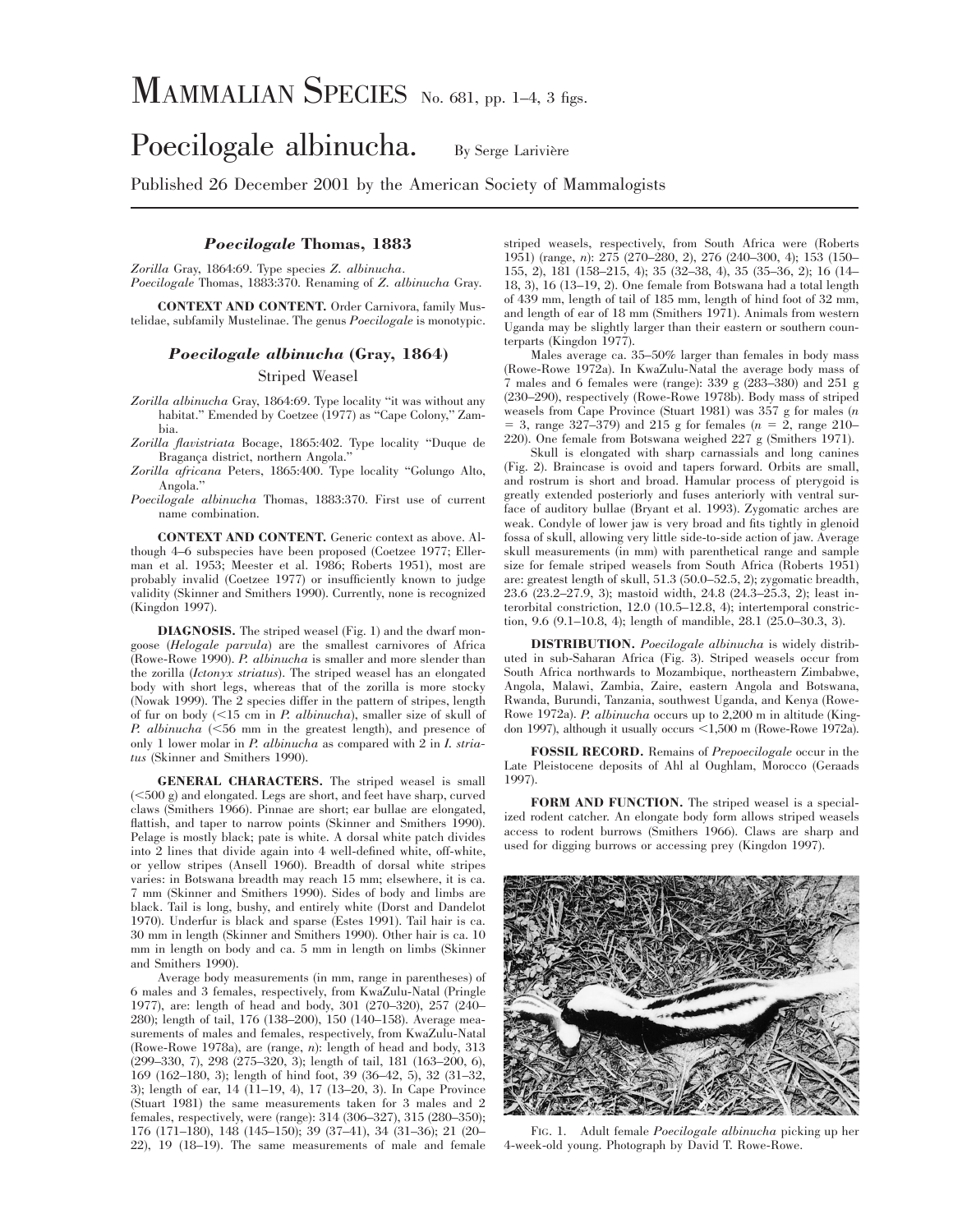

FIG. 2. Dorsal, ventral, and lateral views of cranium and lateral view of mandible of *Poecilogale albinucha* (male, American Museum of Natural History #180890). Greatest length of cranium is 60.62 mm.

Striped weasels have gut lengths 1.75–2.0 times their head and body lengths (Rowe-Rowe 1978b). Food passage is ca. 165 min (Rowe-Rowe 1978b).

*Poecilogale albinucha* has 2 well-developed perineal glands that secrete a strong-smelling oily fluid. Musk is used for defense, and is expelled when the animal is threatened (Shortridge 1934).

Gape is wide, and teeth are sharp (Kingdon 1997). Dental formula is i 3/3, c 1/1, p 2/2, m 1/1, total 28 (Skinner and Smithers 1990). The m2 is absent in *Poecilogale* (Bryant et al. 1993).

Females typically have 4 mammae (2 inguinal, 2 abdominal). Occasionally, an extra pair of inguinal mammae is present (Rowe-Rowe 1972a).

**ONTOGENY AND REPRODUCTION.** Mating occurs in spring or summer. Females have 1 litter per year; but if the litter is lost early, females may have a 2nd litter. Gestation lasts 30 days; *P. albinucha* does not exhibit delayed implantation (Rowe-Rowe 1978c, 1990). Young are born in a burrow. Litter size is typically 2, occasionally 3 (Rowe-Rowe 1978c).

Altricial neonates are hairless and weigh only 4 g at birth. Eyes open after 7 weeks, and young are fully mobile and weaned



FIG. 3. Distribution of *Poecilogale albinucha* in Africa, modified from Crawford-Cabral (1989), Rowe-Rowe (1992), and Skinner and Smithers (1990).

after 11 weeks. Canines erupt at 35 days. Animals start killing prey at 13 weeks of age and are full-grown after 20 weeks (Rowe-Rowe 1978c, 1990). Sexual maturity of both males and females is reached at 8 months (Rowe-Rowe 1978c).

**ECOLOGY.** The striped weasel occurs mostly in moist  $($  >600 mm of rain yearly) habitats in South Africa (Rowe-Rowe 1972a, 1990). Individuals most often inhabit the savannahs and open country (Dorst and Dandelot 1970) and are associated with termitaries (Kingdon 1997). In KwaZulu-Natal, questionnaire surveys revealed that  $75\%$  of the observations  $(n = 36)$  of striped weasels occurred in grasslands, 19% in young pine plantations, and 6% in cultivated land (Rowe-Rowe 1978a).

The striped weasel is a specialist feeder on small mammals, and it eats almost exclusively rodents up to its own size (Rowe-Rowe 1978b). Although striped weasels may eat reptiles, insects, and eggs (Dorst and Dandelot 1970; Shortridge 1934), captive striped weasels, when presented with small mammals, snakes, eggs, and insects, attacked and ate only small mammals (Rowe-Rowe 1978b). Of the 12 stomachs obtained in KwaZulu-Natal, 6 were empty, and the remaining 6 contained the small mammals *Mastomys natalensis, Rhabdomys pumilio,* and *Mus minutoides* (Rowe-Rowe 1978a). Avian and mammalian prey comprise 8.3% of dry residue of food in feces (Rowe-Rowe 1978b).

The striped weasel coexists with the zorilla over most of its distribution; but *Poecilogale* is a rodent specialist, whereas *I. striatus* is more of a generalist. Nonetheless, the striped weasel is rarer where their ranges overlap (Kingdon 1977). Competition with mongooses (*Herpestes*) may be minimized by the nocturnal habits of *Poecilogale* and the diurnal habits of *Herpestes* (Kingdon 1977).

Domestic dogs (Rowe-Rowe 1990) and owls (Kingdon 1997) kill striped weasels. The only endoparasite known is a tapeworm *Taenia brachyacantha* (Round 1968). In captivity, longevity is 5– 6 years (Rowe-Rowe 1992; Smithers 1971). Some captive animals die of tuberculosis of the spleen (Ansell 1960).

Striped weasels are in great demand locally by humans as they are 1 of the most frequently used animals for traditional medicine (Cunningham and Zondi 1991). Zulu people believe that wearing the skin or a portion thereof brings good luck (Rowe-Rowe 1990). Seeing a live striped weasel or inhaling the smoke from a burning skin or other parts of the animal is also believed to bring luck and protection. In certain areas of KwaZulu-Natal, parts of striped wea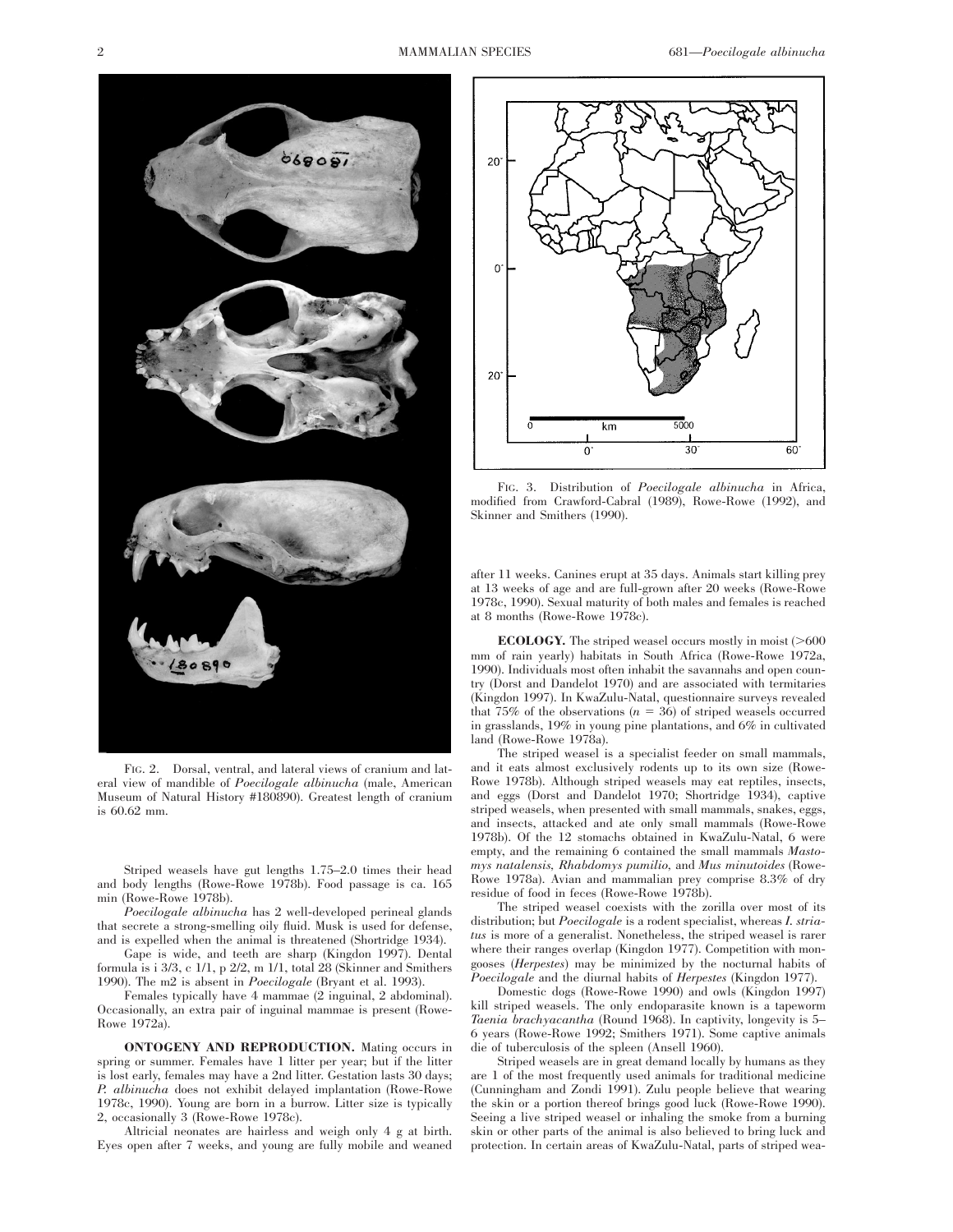sels are used as love charms. Occasionally, rural inhabitants may hang the skins of striped weasels above their doorway to keep out rodents (Rowe-Rowe 1990).

**BEHAVIOR.** *Poecilogale albinucha* is mostly solitary, but pairs or small family groups may occur. Of the 36 observations in KwaZulu-Natal, 23 were single animals, 6 were pairs, 2 were groups of 3, and 5 were groups of 4. Three of the foursomes consisted of 2 adults and 2 young, whereas the other groups of 3 or 4 consisted of a single adult with young (Rowe-Rowe 1978a).

Striped weasels are mostly nocturnal, but activity may occur during the day (Rowe-Rowe 1978a). Gait is distinctive and snakelike. Striped weasels walk with the nose close to the ground and their body arched or extended. Stops are frequent, and animals may stand on their hind legs to look around (Kingdon 1997). When walking slowly, the body is carried low above the ground. When running, the back is hunched, and the animal moves with a bobbing motion. Tail is carried horizontally (Smithers 1971). Although reported to climb trees (Kingdon 1977), the striped weasel is a poor climber in captivity (Smithers 1971).

*Poecilogale albinucha* hunts by scent with vision being used only in the last 50 cm (Rowe-Rowe 1972b). After a prey is sighted, the striped weasel stops and then lunges at the prey. Short chases may occur; in captivity, all prey were killed within 7 min (Rowe-Rowe 1978b). *P. albinucha* enters the burrows of the prey when hunting (Dorst and Dandelot 1970).

Prey are seized by the back of the neck. Striped weasels do shake the prey when attempting to kill (Rowe-Rowe 1978b); instead, they roll around and vigorously kick at the back of their victim, possibly dislocating the neck and immobilizing the prey. Prey may be cached for future consumption. Although most killing bites are directed at the back of the head and the neck, females may use throat bites when killing large prey. In captivity, striped weasels were unsuccessful in killing rats (*Rattus*) that were .108%, the mass of the striped weasel (Rowe-Rowe 1978b).

The minimum daily food requirements for striped weasels are 13% of its mass; but when consuming young chickens, maintenance of body mass is achieved by consuming ca. 25% of its mass (Rowe-Rowe 1978c). One striped weasel can consume 3–4 mice in a night, but surplus killing may occur (Rowe-Rowe 1972b). Small mammals  $\leq$ 180 g are eaten head first and are usually entirely consumed (Rowe-Rowe 1978c). Occasionally, the stomach and its contents are not eaten. Head, tail, legs, and dorsal skin of large rodents typically are not eaten (Kingdon 1977).

In captivity, striped weasels eat only warm-blooded vertebrates (Rowe-Rowe 1978b). Most mammals are consumed, including shrews. Captive striped weasels killed birds (*Passer domesticus* and *Streptopelia capicola*) rapidly and easily. Birds were killed by a bite on the head without the use of forefeet to hold the bird during the killing bite. Birds were always eaten head first (Rowe-Rowe 1978b). Striped weasels in captivity did not break eggs and did not consume the contents from broken eggs (Rowe-Rowe 1978b).

In captivity, all prey were carried back and consumed at the nest box. Small prey were picked up by the back skin and lifted from the ground, whereas large prey were dragged while moving backwards (Rowe-Rowe 1978b).

Forefeet are not used to hold pieces of meat being chewed, and paws are not used for washing (grooming) but are used for scratching (Alexander and Ewer 1959). Grooming is extensive prior to sleeping (Alexander and Ewer 1959). Captive striped weasels clean their face by rubbing against cage wires, but never by using their forefeet (Rowe-Rowe 1972b). Play in captive animals may include digging or romping with other animals (Alexander and Ewer 1959). Females carry their young by the nape (Kingdon 1997).

*Poecilogale albinucha* is a powerful digger. Forefeet excavate the ground, and dirt is pushed backwards by kicking with the hind legs. Larger objects are pushed out of the burrows using the nose (Smithers 1971). Pairs may team up for digging burrows (Rowe-Rowe 1972b). Striped weasels burrow proficiently and excavate their own dens. Occasionally, hollow logs and rock crevices may be used as resting sites.

Defecation occurs in regular places. In captivity, defecation and urination occurred in a corner of the cage or sleeping box. Tail is raised completely vertical during defecation (Alexander and Ewer 1959). Feces may be used for scent marking (Estes 1991). Captive animals often defecate against a vertical wall and plaster their dung on the wall. In the wild, the base of trees or termitaries

is often used as defecation posts. The striped weasel backs up, raises its tail, and defecates against the surface (Kingdon 1977). Tail is erected when new scents are encountered (Ansell 1960).

Striped weasels are secretive and often occupy dense habitats, and are thus unlikely to be encountered by humans (Shortridge 1934). This often limits their detection, even in areas where they are common. When surprised in the wild, striped weasels may escape by running into a hole and possibly by climbing trees (Kingdon 1977). When escape is not possible, the tail is raised and fluffed, and the animals emit a half-growl, half-shriek. Fake charges may also occur (Rowe-Rowe 1972b; Smithers 1966). If warnings fail, musk can be emitted up to 1 m (Alexander and Ewer 1959; Kingdon 1977).

Striped weasels are easy to tame (Alexander and Ewer 1959; Shortridge 1934; Smithers 1966). Adult males and females can live together in captivity, but males constantly fight, often killing one another (Rowe-Rowe 1972, 1978b, 1996). During fights between males, the animals fluff their tails, emit short and sharp aggression calls, bound on stiff legs, and perform charges that stop just before their opponent (Rowe-Rowe 1996). If this does not deter the opponent, then both males adopt positions parallel and laterally to each other. Tail is bent in front of the opponent's face, and a male may bump his opponent's face with his hips. Usually, this triggers a fight that involves biting, vigorous shaking, and emission of warning calls. If one of the opponents wants to retreat, a drawn-out release call is emitted, usually accompanied by secretion from the anal glands. Encounters terminating at this stage usually last ca. 45 s (Rowe-Rowe 1996). If no submission occurs, then biting is directed at the cheeks or lower jaws. Animals reaching this stage rapidly roll over laterally, but no sound is emitted. Fights reaching these levels are very intense and may last  $>30$  s (Rowe-Rowe 1996).

Females tolerate males only when sexually receptive (Rowe-Rowe 1978a). Copulation lasts 60–80 min (Rowe-Rowe 1978a), and a minimum of 3 copulations may occur in a 24-h period (Rowe-Rowe 1978c). Females rear their young without the assistance of males (Rowe-Rowe 1996).

Striped weasels drink by lapping (Rowe-Rowe 1978c). In very hot weather, captive striped weasels may dip their heads and neck in water after drinking (Rowe-Rowe 1978c). Animals curl up with tail over face when sleeping (Smithers 1971).

Adult striped weasels produce 6 calls: 3 threat calls, 2 defense calls, and 1 greeting call (Channing and Rowe-Rowe 1977). Threat calls include a warning, an aggression, and a transition warning– aggression call. The warning call is the most common sound emitted by *P. albinucha* and is produced during intra- or interspecific encounters by both sexes. Aggression calls precede the actual fighting, and the transition call is used only occasionally.

Defense calls include submission and release calls. Submission calls may be emitted before fighting if one male recognizes the dominance of the other male. Nonreceptive females courted by males may also use this call. The release call is emitted by animals losing fights and by both sexes in the wild when held in a trap or cornered. Release calls are usually accompanied by secretion of musk from the anal glands (Channing and Rowe-Rowe 1977).

Males emit a greeting call toward females, usually prior to mating. The young of both sexes may also emit this call to their mother (Channing and Rowe-Rowe 1977).

In captivity, young striped weasels emit 3 calls: neonate distress (emitted when separated from the mother from birth until 4 weeks of age), contact (made by blind young when the mother enters the nest box), and juvenile distress (used from 2 to 4 weeks after opening of eyes) calls (Channing and Rowe-Rowe 1977).

**CONSERVATION STATUS.** The striped weasel is uncommon, but not endangered, in South Africa. It is listed in the South African Red Data Book as rare but is not listed by the International Union for the Conservation of Nature (Rowe-Rowe 1990). Because of low densities and association with grassland habitats that are increasingly altered by humans (i.e., agriculture, intensive grazing), conservation of the striped weasel may become a problem (Rowe-Rowe 1990). In South Africa the striped weasel is protected throughout the former Cape Province, but it is only protected inside nature reserves in KwaZulu-Natal, former Transvaal, and Free State (Rowe-Rowe 1990). The genetics of *P. albinucha* are not known.

**REMARKS.** Other vernacular names for the striped weasel include African weasel, African striped weasel, white-naped wea